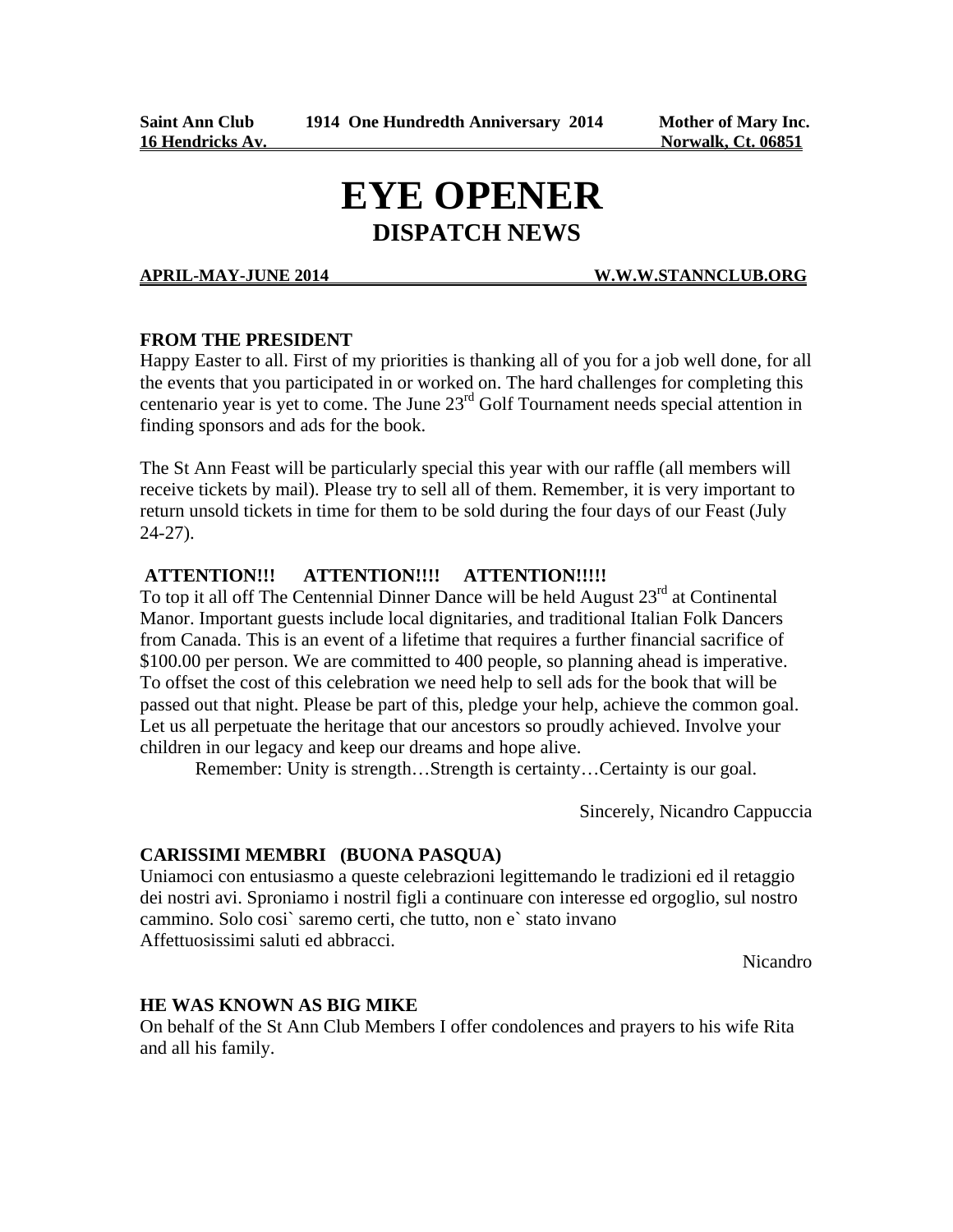Big Mike was a very special person – a man you meet once in a lifetime and you are thankful for the experience. I did not know Mike as long as so many other club members but I feel I knew him as well as any other member.

Big Mike was as much a member of our marina as any of the boat owners. He frequently helped out at work parties and was always ready and willing to make repairs to the plumbing and decking and electricity at the marina. If he couldn't do the work himself he was quick to say to me  $-$ " Fondu, this is how you do it"!

I will always remember the hours we spent on my boat fishing (not always catching) and searching for the next "best spot" to wet a line. One time in particular was during the first St Ann Club fishing tournament. After a day of fishing (we caught a few) we headed in and as we turned the corner of Peck's Ledge lighthouse the skies darkened and the rain came down as hard as even Mike could ever remember (Joe Valiant is quoted as saying he thought the entire Sound was about to fill up and overflow). Mike was standing next to me while I tried to see where we were going and keep from going aground. We were both drenched from head to toe and I turned to Mike and said "Mike, you don't need to stay here with me, why don't you go down below." Mike looked down at me and said "Fondu. You don't think I am going to leave you out here by yourself, do you"? I will always remember the twinkle in his eye and his smiles and smirks whenever we talked about fishing and clamming and crabbing (we did catch crabs) and cooking and boating and fixing stuff and just about anything under the sun.

Morning coffee at the Knights will never be the same.

God Bless you, Big Mike ---- you are always missed but never forgotten.

### **HAPPY EASTER TO EVERYONE**

In past newsletters I've told the story of Easter and all its traditions, so this Easter season it's a bit of a different theme, although in a way still related to Easter. I hope you enjoy it and find it informative.

The Editor

### **WHAT ARE ANGELS?**

An angel is a pure spirit created by God. The Old Testament theology included the belief in angels: the name applied to certain spiritual beings or intelligences of heavenly residence, employed by God as the ministers of His will.

The English word "angel" comes from the Greek angelos, which means 'messenger'. In the Old Testament, with two exceptions, the Hebrew word for "angel" is malak, also meaning 'messenger'. The prophet Malachi took his name from this word. He was himself a messenger, and he prophesied about the coming of "the messenger of the covenant", Jesus Christ (Malachi 3:1).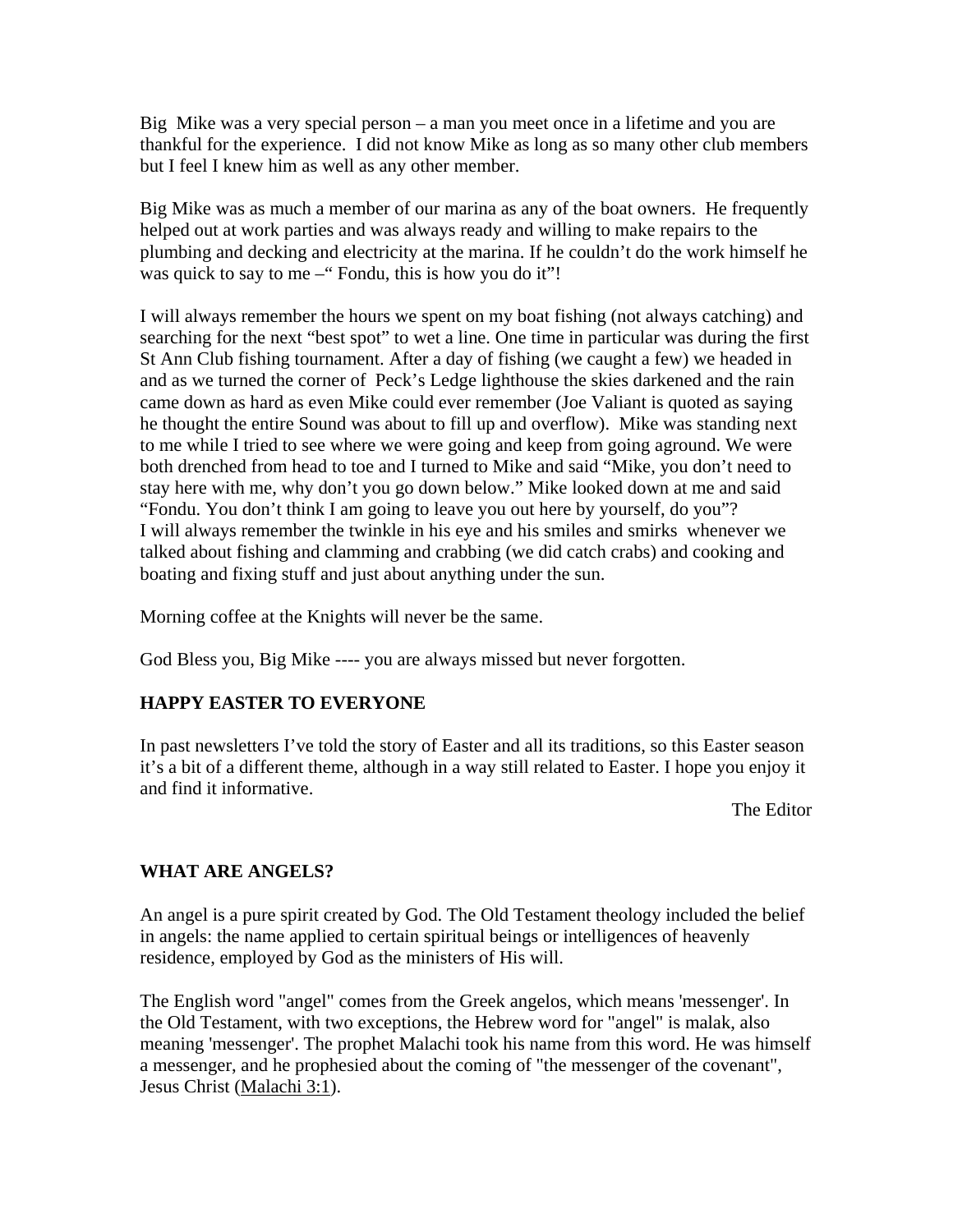Although the word "angel" in the Bible, meaning a messenger, nearly always applies to heavenly beings, it can occasionally apply to human messengers. Malachi himself said a priest was a messenger (malak) of the LORD of hosts (Malachi 2:7), and in the Book of Revelation the elders of the seven churches of Asia were called angels (1:20; 2:1 etc.). But when we meet messengers doing supernatural things, there is no doubt they are heavenly beings - God's messengers, working for Him and for the ultimate benefit of mankind.

#### **HOW DO WE KNOW ANGELS EXIST?**

The Scriptures give us no indication of the precise time of the creation of angels; their existence is assumed at the earliest times. Our Lord often spoke of angels; in the New Testament they are numerous and seven orders are mentioned: Angels, Powers, Principalities, Dominions (ations), Thrones and Archangels the Old Testament specifically mentions two others Seraph (im) and Cherub(im).

God bestowed upon angels great wisdom, freedom, and power, and their many appearances in the New Testament are indication of the lead role assigned to them. Both the New Testament and Old Testament refer also to the fallen angels. The Temptation of Adam and Eve presupposes the existence of bad spirits or demons who were cast into hell from which they have no hope of redemption. Angels are purely spiritual or bodiless persons (Mt 11:30), some of whom behold the face of God and thus are in bliss (Mt 18:10).

These spiritual beings comprise the celestial court and are called angels (from the Greek for "messenger") because, according to the Bible, they carry out missions at God's command. In order to complete these missions, they can at times assume bodily form. According to the Bible, their missions are sometimes of great importance - eg, the Annunciation (Lk 1:26; 2:9-14).

Like us, the angels are the objects of God's grace and love. But because, unlike us they are non-bodily creatures, their response to God's love did not require time and reflection to grow and mature. As soon as they were created and received grace, they had the opportunity to respond to God's love and thus be welcomed into bliss. While many did so, some did not. Perhaps the most significant continuing activity of the good angels is to be the agents of God's particular providence for mankind. Thus, the Church teaches that everyone has a guardian angel, based on references to them throughout the Bible.

#### **WHY DID GOD CREATE ANGELS?**

The Creator Himself is so powerful and glorious that He cannot be approached in person by human beings. He alone "hath immortality, dwelling in the light which no man can approach unto: whom no man hath seen, nor can see (1 Timothy 6:16). Angels do not have man's shortcomings, and can therefore act for God and represent Him when communicating with men and women. They bridge the huge gap between the holiness and perfection of God in heaven and the shortcomings of dying people on this planet.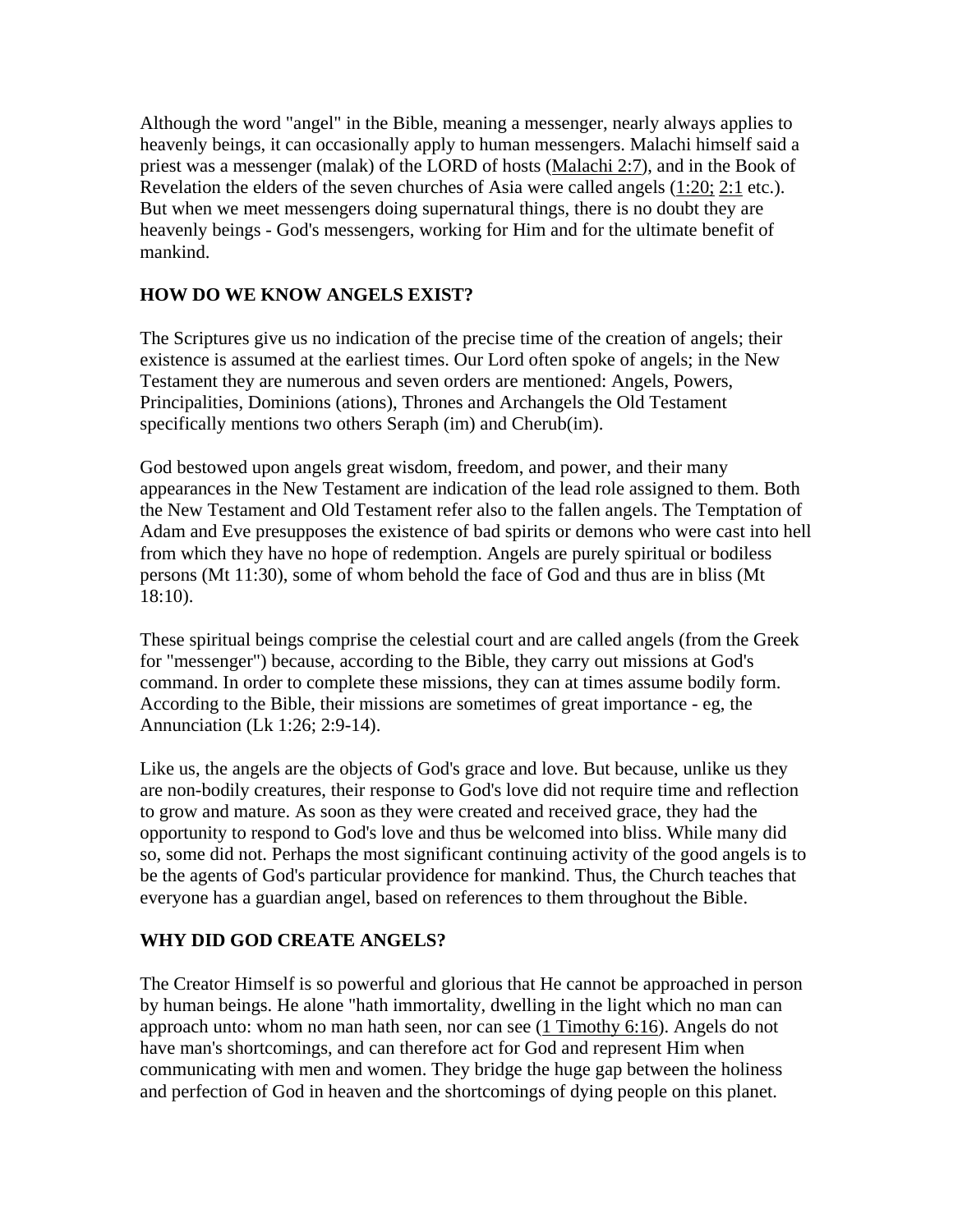Angels were made immortal (that is, never to die). Their eternal quality was spoken of by Jesus when he said:

"They which shall be accounted worthy to obtain that world, and the resurrection from the dead, neither marry, nor are given in marriage: neither can they die any more: for they are equal unto the angels; and are the children of God. being the children of the resurrection." (Luke 20:35.36)

Jesus was saying that, in the same way as the angels (the children or "sons" of God) live for ever and are of one gender, so those who will be called the "sons" and "daughters" of God when Jesus returns will also live for ever and will not marry.

#### **WHO ARE OUR GUARDIAN ANGELS?**

No evil shall befall you, nor shall affliction come near your tent, for to His Angels God has given command about you, that they guard you in all your ways. Upon their hands they will bear you up, lest you dash your foot against a stone.

Psalm 91: 10-12 A heavenly spirit assigned by God to watch over each of us during our lives. The doctrine of angels is part of the Church's tradition. The role of the guardian angel is both to guide us to good thoughts, works and words, and to preserve us from evil. Since the 17th century the Church has celebrated a feast honoring them in October throughout the Universal Church. Since the last calendar revision this feast is Oct 2.

He has charged His angels with the ministry of watching and safeguarding every one of His creatures that behold not His face. Kingdoms have their angels assigned to them, and men have their angels; these latter it is to whom religion designates the Holy Guardian Angels. Our Lord says in the Gospel, "Beware lest ye scandalize any of these little ones, for their angels in heaven see the face of My Father." The existence of Guardian Angels, is, hence a dogma of the Christian faith: this being so, what ought not our respect be for that sure and holy intelligence that is ever present at our side; and how great our solicitude be, lest, by any act of ours, we offend those eyes which are ever bent upon us in all our ways!

#### **Centenario – 1914 – 2014**

We would like thank everyone involved for making our Centenario New Year's Gala a great success. It takes a lot of hard work and very generous, giving people to make it happen and we "rocked the night".

As everyone knows, we are celebrating our  $100<sup>th</sup>$  year anniversary. We will be having a "Great Ball" on August 23 at Continental Manor. The price will be \$100 per person. This will include open bar, antipasto table, pasta station, salad, choice of prime rib, chicken francaise, or grilled salmon, vegetables, espresso bar and dessert. Music to be provided by Fantasy. Please mark your calendars. You will be getting further notice.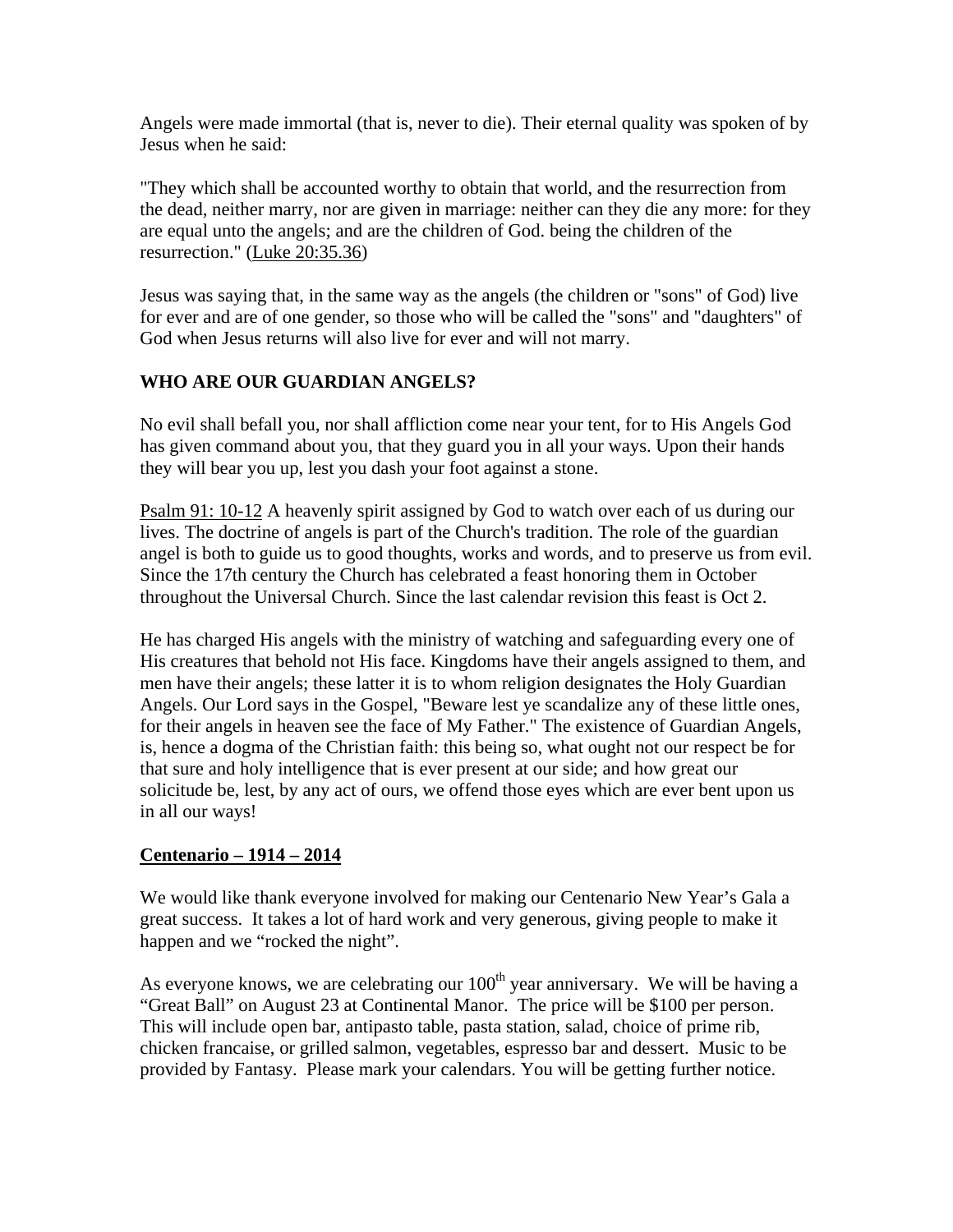We will be marching to St. Thomas Church on East Avenue for Mass at 10 a.m. on August  $23<sup>rd</sup>$  with a Continental Breakfast back at the club.

Hope everyone has received their pins and bags. See Arlene Petersen (for women) or Nick Allegretta or Jay Ruggiero (for men).

We are taking orders for our new "Centenario" shirts. The ladies and men's shirts will be \$16 and sizes 2X, 3X and 4X will be \$18 and See Arlene Petersen or Nick Allegretta or Jay Ruggiero.

We are still in the process of putting together our cookbook so please bring your recipes (men and women) to meetings or leave them at the bar.

If you would like to place an ad in our Centenario "Memento" Book, please call Joe Valiante 203-866-6141.

#### **FOURTH ANNUAL GOLF TOURNAMENT**

On June 23, 2014 St. Ann's will be holding its fourth annual golf tournament at the Oak Hills Golf Course in Norwalk. In our first three years, the golf tournament has raised over \$65,000 and all been donated back to organizations in our community. This year, we will be playing for four worthy organizations. They are Bridge House, Bridgeport Rescue Mission, Keystone House and Notre Dame Convalescent Home.

Early indications are that the golf tournament will be a sellout so don't delay your request for a foursome! The fee per person is \$160 and includes golf, cart, lunch, on-course refreshments, prizes and buffet dinner with open bar at St. Ann Club following golf. If you're not playing golf, there are many ways to help in our efforts. We appreciate anyone who would like to be a sponsor that day. There are many levels of sponsorship and any help will go to a worthy cause. Lastly, if you would like to attend dinner only that evening the cost is \$45 and includes the open bar.

So don't delay. Contact Ken Romano, Ralph Allegretta, Sal Fratino, Patty Moisio, Al Latte, Joe Valiante or Syd Gordon for details and sign-up. We thank you in advance for your continued support!

#### **ST ANN TAG SALE**

To be held May 3, 2014. Rain date May 10, 2014. (Saturdays) 9:00 AM till 3:00 PM. Please bring items that you would like to donate for the benefit of the Club the Thursday and Friday evening before the event. Please make sure that items are in good repair, clean and salable. Please donate all you can and help with the sale as well. If you would like to be your own vendor or know someone who would, the fee is \$20.00 per space. Food and beverages will be offered for sale. If you plan to donate goods or be a vendor please contact Vinny Scicchitano at 203- 515- 0365 and let him know, as we want to gauge the amount of space and tables we need. The sale will be advertised in local media as well as Craigs List.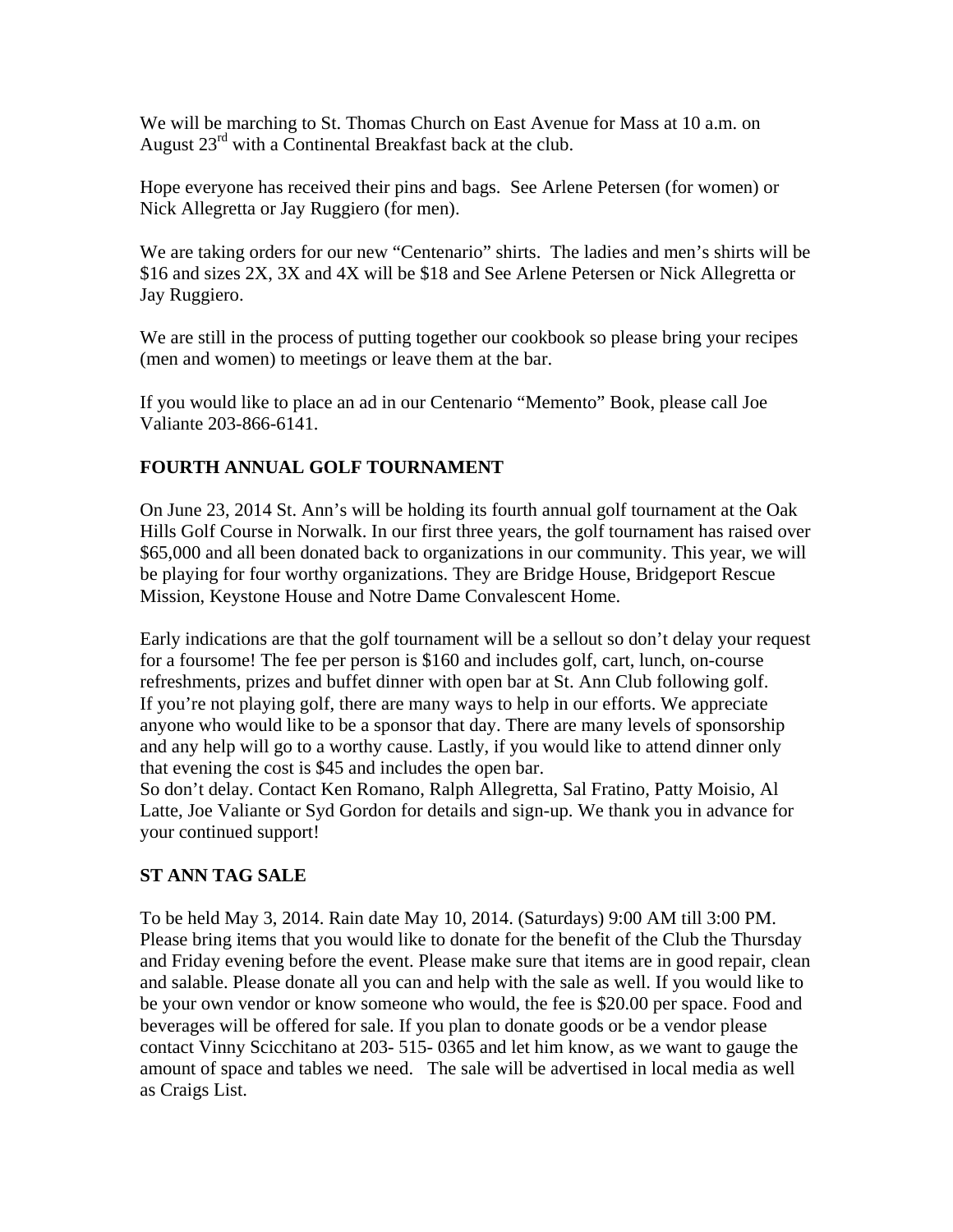#### **NOTE FROM AUXILIARY PRESIDENT**

I am proud to say that the Auxiliary has once again shown its strength and generosity with our "A Project from the Heart" Campaign. We wish to thank our Chairperson, Christy McWilliams, and all members and friends in the community who donated an overwhelming amount of supplies to be shipped to our troops serving overseas.

We have many activities planned for our upcoming Auxiliary meetings. April is membership Appreciation month and we will have a guest speaker from the Norwalk Fire Department who will discuss home safety. The May meeting will begin at 7:00 p.m. followed by the Crowning of our Blessed Mother & Rosary at 7:30 (all members & guests are invited) and the June meeting will start at 6:30 p.m. with our annual Pot Luck Dinner. Please plan to attend  $-$  it's a great way to meet others and have a great time.

As you know, this year marks the  $100<sup>th</sup>$  Anniversary of the St. Ann Club. The Centennial Committee has been hard at work, giving selflessly of their time & commitment to make this a very special once in a life-time year of festivities. Please take part in the events they've been planning to show your support and CELEBRATE!!!

On behalf of the Auxiliary, I want to thank them and the many dedicated volunteers and supporters who have made this banner year a realization.

Betty Tavella Brink, Auxiliary President

#### **SCHOLARSHIP AWARDS DINNER DANCE**

This year's Scholarship Awards Dinner Dance will be held on Saturday, May 17, 2014, at 7 p.m. Please come to show your support to these very bright, young, accomplished kids. Tickets are \$35 a piece. Music will be provided by M & M Music. Call Arlene Petersen (203 322-2575) or Nick Allegretta for tickets.

#### **FISHING TOURNAMENT**

The St Ann fishing tournament will take place July 12 2014. Members wishing to fish in the tournament may contact Al Latte at alatte@optonline.net

#### **MARINA NEWS**

We are looking forward to getting our boats in the water - if this winter ever ends! The dredging is complete and the docks are back in place.

Marina slip contracts have been sent out and we anticipate a full house this year (almost). We do have a couple of slips available so if any members are interested, give me a call at (973)296-7003. Also, we will have a work party on April 12th (my birthday) and the 13th at 9:00 AM.

Weather permitting. An e-mail reminder will be sent out!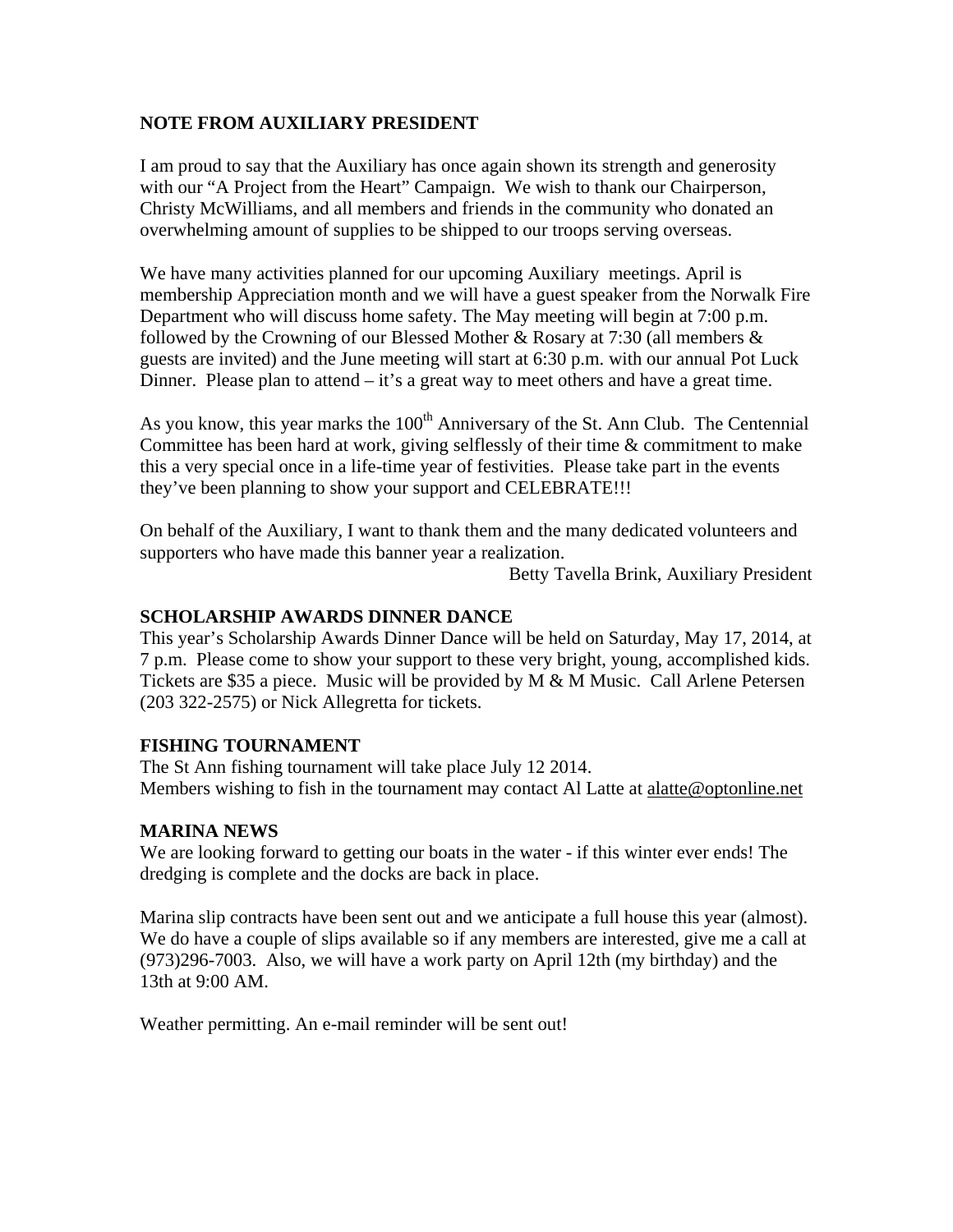#### **PLEASE READ**

Any one wishing to contribute to this newsletter is encouraged to do so. Please contact Eric Fleisch at 847-7669 or by e-mail at BIGE101@ optonline.net. The next edition will be sent on or about July  $1<sup>st</sup>$ ,2014

#### **ADDDRESS CHANGES AND E-MAIL ADDRESSES**

In an effort to bring the club more into the electronic age we are asking that anyone with an e-mail address, who hasn't done so already, to please send it to Ken Romano. His email address is rmyken@aol.com. We will use these addresses to update events and schedules as well as save postage and be able to keep members informed on a timely basis.

If you move and need to change your physical address, for the men contact Ken Romano and for the ladies, contact Camille Andreozzi at 203-849-0199 or email her at candreozzi@aol.com.

#### **SICK OR HOSPITALIZED MEMBERS**

If you know any member that is sick or hospitalized contact J. Ruggiero at 866-1477, for men. For the ladies contact Barbara Antonelli at (203) 866-3953.

A gift basket and card will be sent. If anyone knows of an Auxiliary member who has been permanently placed in a nursing home please contact Betty Brink with the information at (203) 847-8133. We would like to keep in touch with them by sending a card

| Men's Meeting<br>2<br>3<br>Ladies Meeting<br>5<br>DJ Dom<br>12<br>Jelsi Dinner<br>19<br>DJ Dom<br>24<br>Ladies Dinner (note this<br>is a changed date due to Holy<br>Thursday)<br>26<br>Private Party club closed<br>Men's Dinner<br>30 | April |  |
|-----------------------------------------------------------------------------------------------------------------------------------------------------------------------------------------------------------------------------------------|-------|--|
|                                                                                                                                                                                                                                         |       |  |
|                                                                                                                                                                                                                                         |       |  |
|                                                                                                                                                                                                                                         |       |  |
|                                                                                                                                                                                                                                         |       |  |
|                                                                                                                                                                                                                                         |       |  |
|                                                                                                                                                                                                                                         |       |  |
|                                                                                                                                                                                                                                         |       |  |
|                                                                                                                                                                                                                                         |       |  |
|                                                                                                                                                                                                                                         |       |  |
|                                                                                                                                                                                                                                         |       |  |

May

- 1 Ladies Meeting 3 Private Party til 6 club closed
- 3 DJ Dom
- 4 Private Party club closed
- 7 Men's Meeting
- 8 Ladies Meeting
- 9 Private Party club closed<br>10 Tag Sale
- Tag Sale
- 15 Ladies Dinner
- 17 Scholarship Dinner
- 22 Altar Servers Dinner
- 24 DJ Dom
- 28 Men's Dinner<br>31 Private Party c
- Private Party club closed

June

- 
- 4 Men's Meeting<br>5 Ladies Meeting Ladies Meeting
	-
- 7 Private Party club closed<br>14 Private Party club closed Private Party club closed
- 19 Ladies Dinner
- 21 DJ Dom
	-
- 23 Golf Outing<br>25 Men's Dinne Men's Dinner
- 28 Karaoke